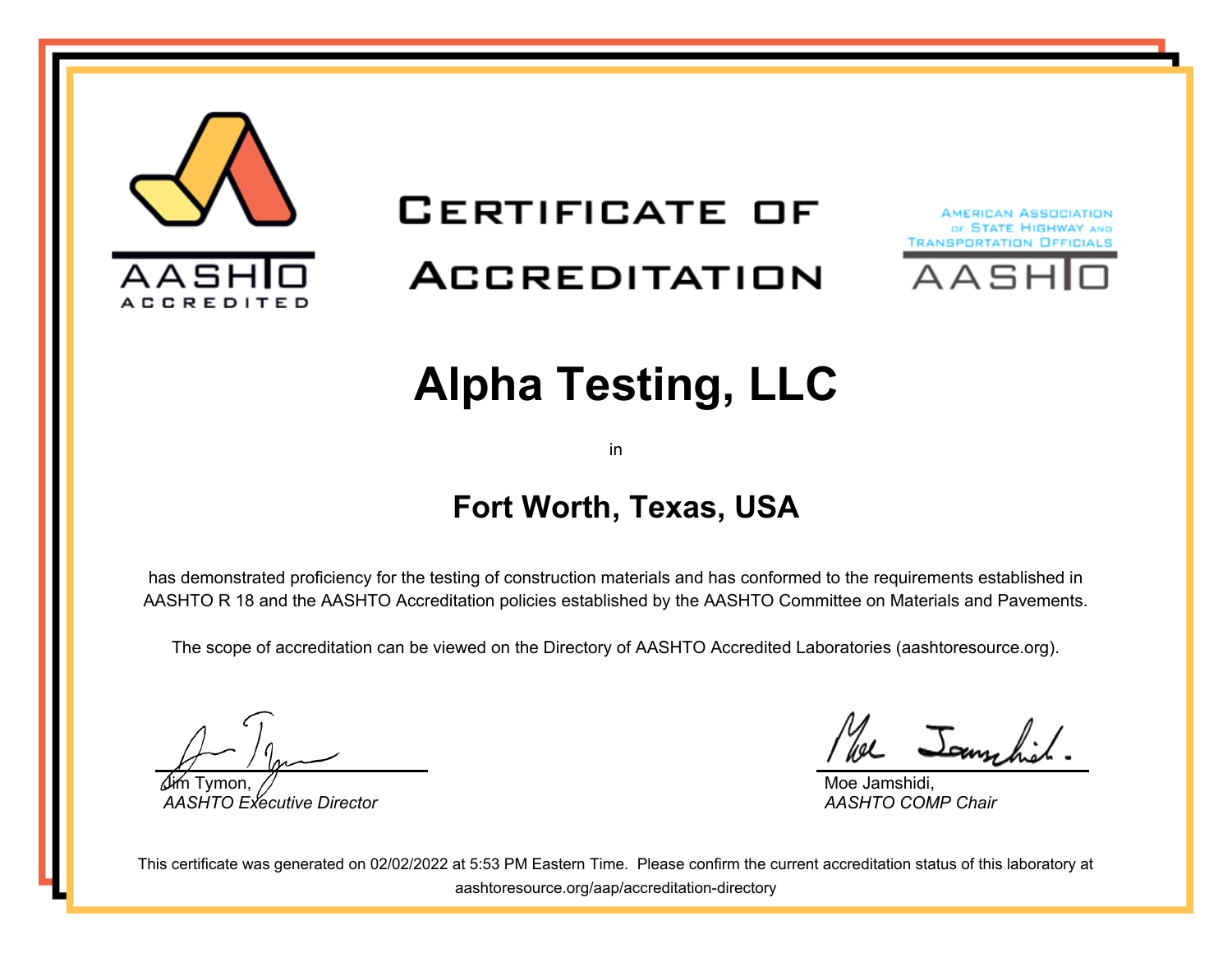

Alpha Testing, LLC

in Fort Worth, Texas, USA

## **Quality Management System**

| Standard:        |                                                                                                                                        | <b>Accredited Since:</b> |
|------------------|----------------------------------------------------------------------------------------------------------------------------------------|--------------------------|
| <b>R18</b>       | Establishing and Implementing a Quality System for Construction Materials Testing Laboratories                                         | 11/05/2010               |
|                  | C1077 (Aggregate) Laboratories Testing Concrete and Concrete Aggregates                                                                | 08/02/2012               |
|                  | C1077 (Concrete) Laboratories Testing Concrete and Concrete Aggregates                                                                 | 12/04/2018               |
| D3740 (Soil)     | Minimum Requirements for Agencies Engaged in Testing and/or Inspection of Soil and Rock as Used in Engineering Design and Construction | 07/31/2020               |
| E329 (Aggregate) | Standard Specification for Agencies Engaged in the Testing and/or Inspection of Materials Used in Construction                         | 08/03/2012               |
| E329 (Concrete)  | Standard Specification for Agencies Engaged in the Testing and/or Inspection of Materials Used in Construction                         | 12/04/2018               |
| E329 (Soil)      | Standard Specification for Agencies Engaged in the Testing and/or Inspection of Materials Used in Construction                         | 07/31/2020               |

Page 1 of 7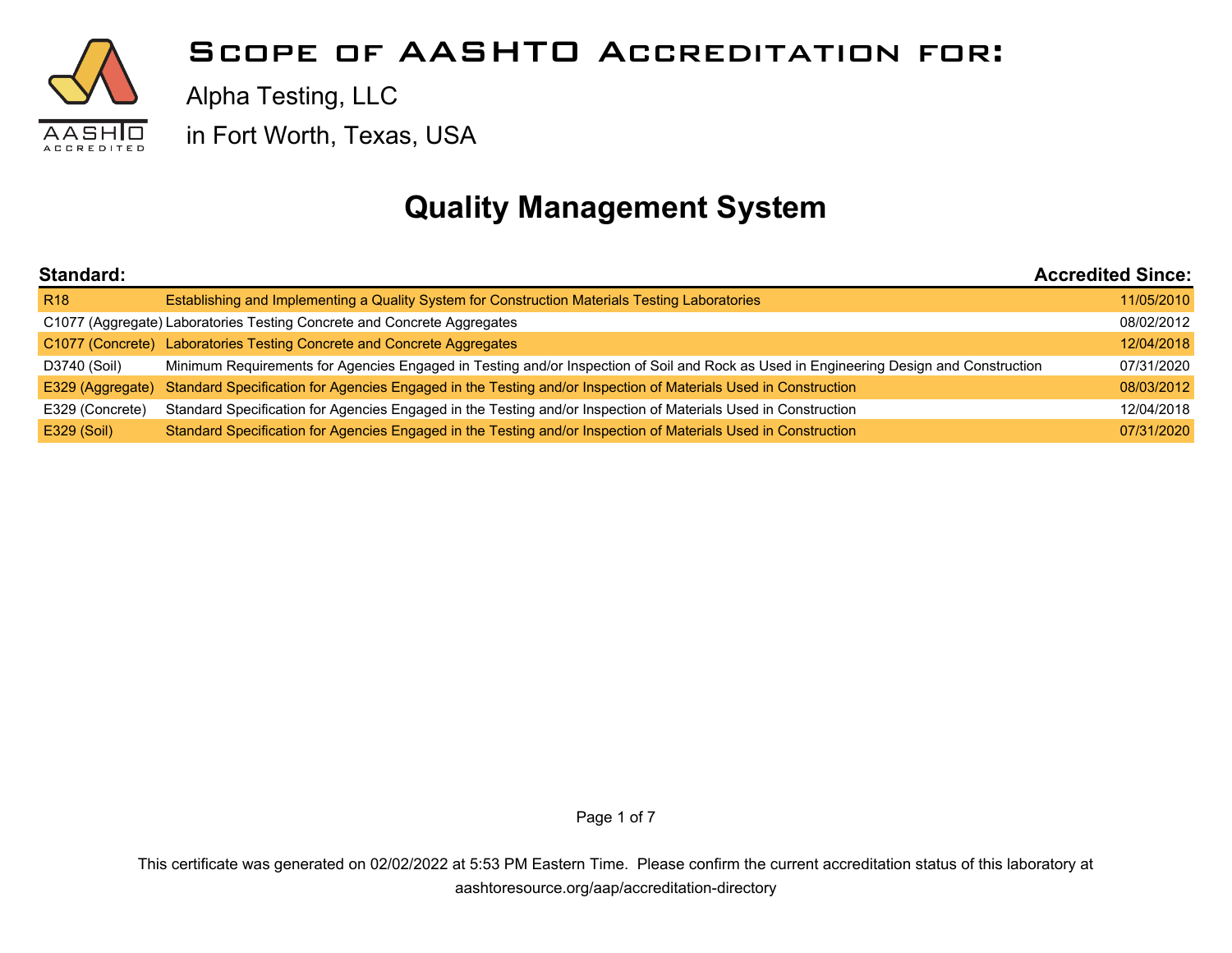

Alpha Testing, LLC

in Fort Worth, Texas, USA

#### **Soil**

| Standard:        |                                                                                                     | <b>Accredited Since:</b> |
|------------------|-----------------------------------------------------------------------------------------------------|--------------------------|
| <b>R58</b>       | Dry Preparation of Disturbed Soil and Soil Aggregate Samples for Test                               | 11/05/2010               |
| <b>R74</b>       | Wet Preparation of Disturbed Soil Samples for Test                                                  | 11/05/2010               |
| T88              | Particle Size Analysis of Soils by Hydrometer                                                       | 11/05/2010               |
| T89              | Determining the Liquid Limit of Soils (Atterberg Limits)                                            | 11/05/2010               |
| T90              | Plastic Limit of Soils (Atterberg Limits)                                                           | 11/05/2010               |
| T99              | The Moisture-Density Relations of Soils Using a 5.5 lb [2.5 kg] Rammer and a 12 in. [305 mm] Drop   | 11/05/2010               |
| T134             | Moisture-Density Relations of Soil-Cement Mixtures                                                  | 11/05/2010               |
| T <sub>135</sub> | Wetting-and-Drying Test of Compacted Soil-Cement Mixtures                                           | 11/05/2010               |
| T136             | Freezing-and-Thawing Tests of Compacted Soil-Cement Mixtures                                        | 11/05/2010               |
| T180             | Moisture-Density Relations of Soils Using a 10 lb [4.54 kg] Rammer and an 18 in. [457 mm] Drop      | 11/05/2010               |
| T191             | Density of Soil In-Place by the Sand Cone Method                                                    | 11/05/2010               |
| T193             | The California Bearing Ratio                                                                        | 09/12/2014               |
| T208             | Unconfined Compressive Strength of Cohesive Soil                                                    | 09/12/2014               |
| T265             | Laboratory Determination of Moisture Content of Soils                                               | 11/05/2010               |
| T296             | Unconsolidated, Undrained Compressive Strength of Cohesive Soils in Triaxial Compression            | 11/15/2018               |
| T297             | Consolidated-Undrained Triaxial Compression Test on Cohesive Soils                                  | 11/15/2018               |
| T310             | In-Place Density and Moisture Content of Soil and Soil-Aggregate by Nuclear Methods (Shallow Depth) | 11/05/2010               |
| D421             | Dry Preparation of Disturbed Soil and Soil Aggregate Samples for Test                               | 11/05/2010               |
|                  | D422 Particle Size Analysis of Soils by Hydrometer                                                  | 11/05/2010               |
| D558             | Moisture-Density Relations of Soil-Cement Mixtures                                                  | 11/05/2010               |
| D <sub>559</sub> | Wetting-and-Drying Test of Compacted Soil-Cement Mixtures                                           | 11/05/2010               |
| D560             | Freezing-and-Thawing Tests of Compacted Soil-Cement Mixtures                                        | 11/05/2010               |
| D698             | The Moisture-Density Relations of Soils Using a 5.5 lb [2.5 kg] Rammer and a 12 in. [305 mm] Drop   | 11/05/2010               |

Page 2 of 7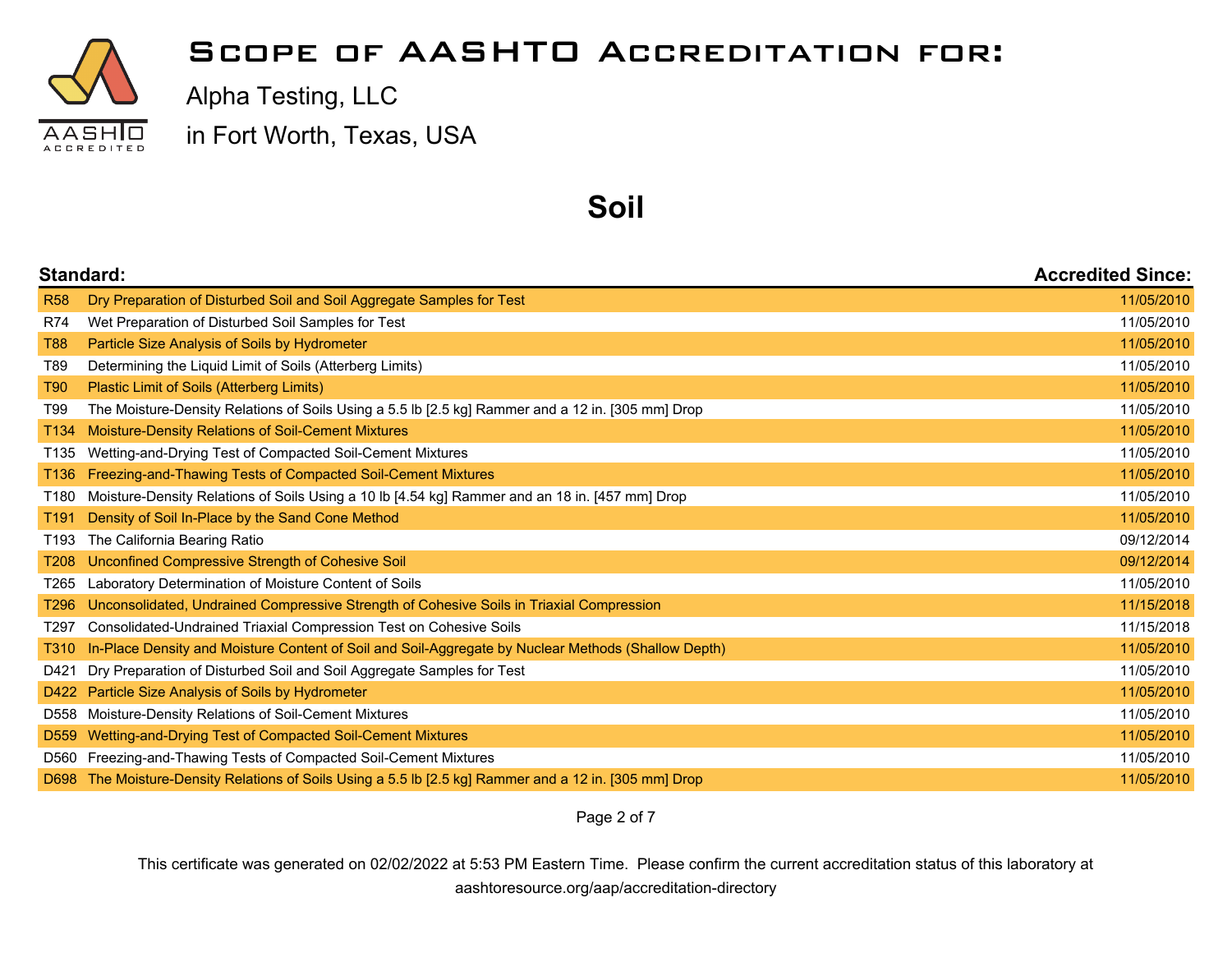

Alpha Testing, LLC

in Fort Worth, Texas, USA

# **Soil (Continued)**

| Standard:                                                                                                 | <b>Accredited Since:</b> |
|-----------------------------------------------------------------------------------------------------------|--------------------------|
| D1140 Amount of Material in Soils Finer than the No. 200 (75-um) Sieve                                    | 11/05/2010               |
| D1556 Density of Soil In-Place by the Sand Cone Method                                                    | 11/05/2010               |
| D1557 Moisture-Density Relations of Soils Using a 10 lb [4.54 kg] Rammer and an 18 in. [457 mm] Drop      | 11/05/2010               |
| D1883 The California Bearing Ratio                                                                        | 09/12/2014               |
| D2166 Unconfined Compressive Strength of Cohesive Soil                                                    | 09/12/2014               |
| D2216 Laboratory Determination of Moisture Content of Soils                                               | 11/05/2010               |
| D2487 Classification of Soils for Engineering Purposes (Unified Soil Classification System)               | 11/05/2010               |
| D2488 Description and Identification of Soils (Visual-Manual Procedure)                                   | 11/05/2010               |
| D2850 Unconsolidated, Undrained Compressive Strength of Cohesive Soils in Triaxial Compression            | 11/15/2018               |
| D4318 Determining the Liquid Limit of Soils (Atterberg Limits)                                            | 11/05/2010               |
| D4318 Plastic Limit of Soils (Atterberg Limits)                                                           | 11/05/2010               |
| D4546 One-Dimensional Swell or Settlement Potential of Cohesive Soils                                     | 04/10/2012               |
| D4643 Determination of Water (Moisture) Content of Soil by Microwave Oven Heating                         | 07/24/2014               |
| D4718 Oversize Particle Correction                                                                        | 07/24/2014               |
| D4767 Consolidated-Undrained Triaxial Compression Test on Cohesive Soils                                  | 11/15/2018               |
| D4972 pH Testing of Soils                                                                                 | 11/05/2010               |
| D6913 Particle-Size Distribution (Gradation) of Soils Using Sieve Analysis                                | 09/12/2014               |
| D6938 In-Place Density and Moisture Content of Soil and Soil-Aggregate by Nuclear Methods (Shallow Depth) | 11/05/2010               |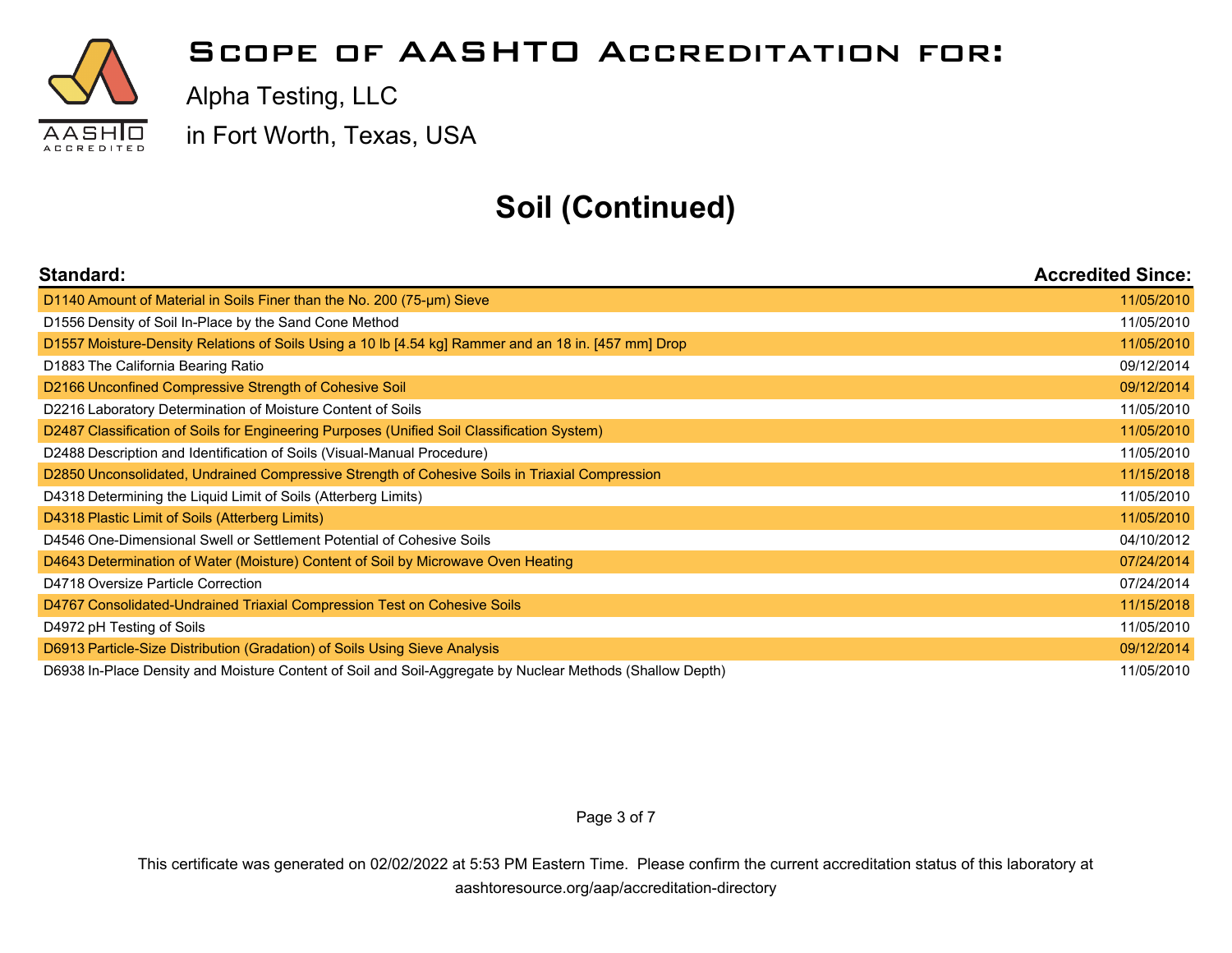

Alpha Testing, LLC

in Fort Worth, Texas, USA

# **Aggregate**

| Standard:                                                                                      | <b>Accredited Since:</b> |
|------------------------------------------------------------------------------------------------|--------------------------|
| R76 Reducing Samples of Aggregate to Testing Size                                              | 09/13/2018               |
| Sampling Aggregate<br>R90                                                                      | 06/24/2016               |
| Materials Finer Than 75-µm (No. 200) Sieve in Mineral Aggregates by Washing<br>T <sub>11</sub> | 09/13/2018               |
| Bulk Density ("Unit Weight") and Voids in Aggregate<br>T19                                     | 09/13/2018               |
| Organic Impurities in Fine Aggregates for Concrete<br>T21                                      | 09/13/2018               |
| Sieve Analysis of Fine and Coarse Aggregates<br>T27                                            | 09/13/2018               |
| Specific Gravity (Relative Density) and Absorption of Fine Aggregate<br>T84                    | 09/13/2018               |
| Specific Gravity and Absorption of Coarse Aggregate<br>T85                                     | 09/13/2018               |
| T255 Total Moisture Content of Aggregate by Drying                                             | 09/13/2018               |
| Bulk Density ("Unit Weight") and Voids in Aggregate<br>C29                                     | 05/20/2013               |
| C40 Organic Impurities in Fine Aggregates for Concrete                                         | 12/14/2010               |
| C117 Materials Finer Than 75-µm (No. 200) Sieve in Mineral Aggregates by Washing               | 12/14/2010               |
| C127 Specific Gravity and Absorption of Coarse Aggregate                                       | 12/14/2010               |
| C128 Specific Gravity (Relative Density) and Absorption of Fine Aggregate                      | 12/14/2010               |
| C136 Sieve Analysis of Fine and Coarse Aggregates                                              | 12/14/2010               |
| C566 Total Moisture Content of Aggregate by Drying                                             | 12/14/2010               |
| C702 Reducing Samples of Aggregate to Testing Size                                             | 12/14/2010               |
| D75 Sampling Aggregate                                                                         | 06/24/2016               |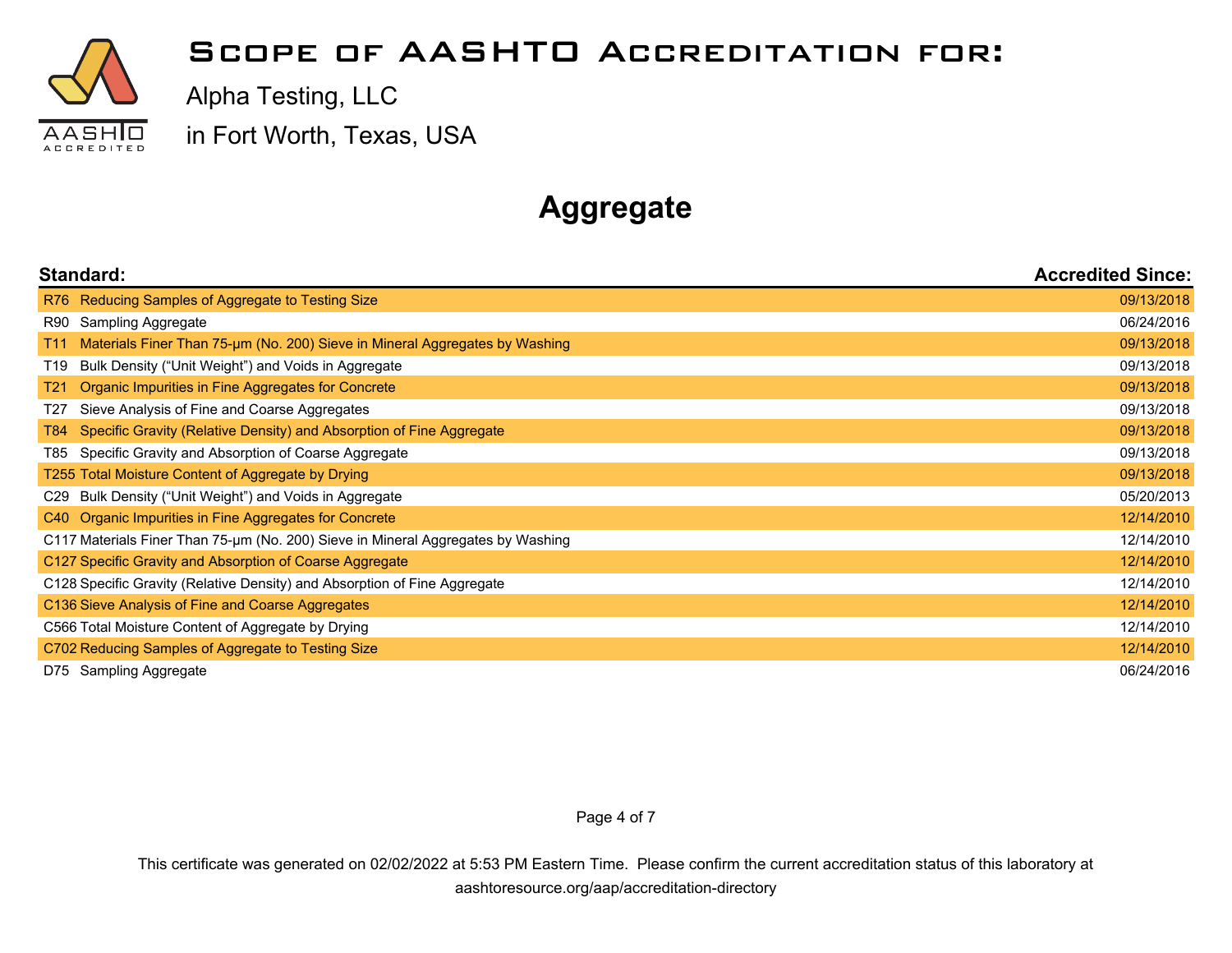

Alpha Testing, LLC

in Fort Worth, Texas, USA

## **Concrete**

| Standard:        |                                                                                                             | <b>Accredited Since:</b> |
|------------------|-------------------------------------------------------------------------------------------------------------|--------------------------|
| M201             | Moist Cabinets, Moist Rooms, and Water Storage Tanks Used in the testing of Hydraulic Cements and Concretes | 12/04/2018               |
| <b>R60</b>       | <b>Sampling Freshly Mixed Concrete</b>                                                                      | 09/13/2018               |
| <b>T22</b>       | <b>Compressive Strength of Cylindrical Concrete Specimens</b>                                               | 12/04/2018               |
| T <sub>23</sub>  | Making and Curing Concrete Test Specimens in the Field                                                      | 12/04/2018               |
| T <sub>24</sub>  | Obtaining and Testing Drilled Cores and Sawed Beams of Concrete                                             | 12/04/2018               |
| T97              | Flexural Strength of Concrete (Using Simple Beam with Third-Point Loading)                                  | 12/04/2018               |
| T119             | Slump of Hydraulic Cement Concrete                                                                          | 09/13/2018               |
| T121             | Density (Unit Weight), Yield, and Air Content of Concrete                                                   | 09/13/2018               |
| T152             | Air Content of Freshly Mixed Concrete by the Pressure Method                                                | 09/13/2018               |
| T196             | Air Content of Freshly Mixed Concrete by the Volumetric Method                                              | 12/04/2018               |
|                  | T231 (11000 psi and below) Capping Cylindrical Concrete Specimens                                           | 02/04/2021               |
| T309             | Temperature of Freshly Mixed Portland Cement Concrete                                                       | 12/04/2018               |
| T325             | Estimating Concrete Strength by the Maturity Method                                                         | 12/04/2018               |
| C31              | Making and Curing Concrete Test Specimens in the Field                                                      | 12/04/2018               |
| C <sub>39</sub>  | <b>Compressive Strength of Cylindrical Concrete Specimens</b>                                               | 12/04/2018               |
| C42              | Obtaining and Testing Drilled Cores and Sawed Beams of Concrete                                             | 05/20/2013               |
| C78              | Flexural Strength of Concrete (Using Simple Beam with Third-Point Loading)                                  | 12/04/2018               |
| C138             | Density (Unit Weight), Yield, and Air Content of Concrete                                                   | 12/14/2010               |
| C143             | Slump of Hydraulic Cement Concrete                                                                          | 12/14/2010               |
| C172             | Sampling Freshly Mixed Concrete                                                                             | 12/14/2010               |
| C173             | Air Content of Freshly Mixed Concrete by the Volumetric Method                                              | 12/14/2010               |
| C <sub>231</sub> | Air Content of Freshly Mixed Concrete by the Pressure Method                                                | 12/14/2010               |
| C511             | Moist Cabinets, Moist Rooms, and Water Storage Tanks Used in the testing of Hydraulic Cements and Concretes | 12/04/2018               |

Page 5 of 7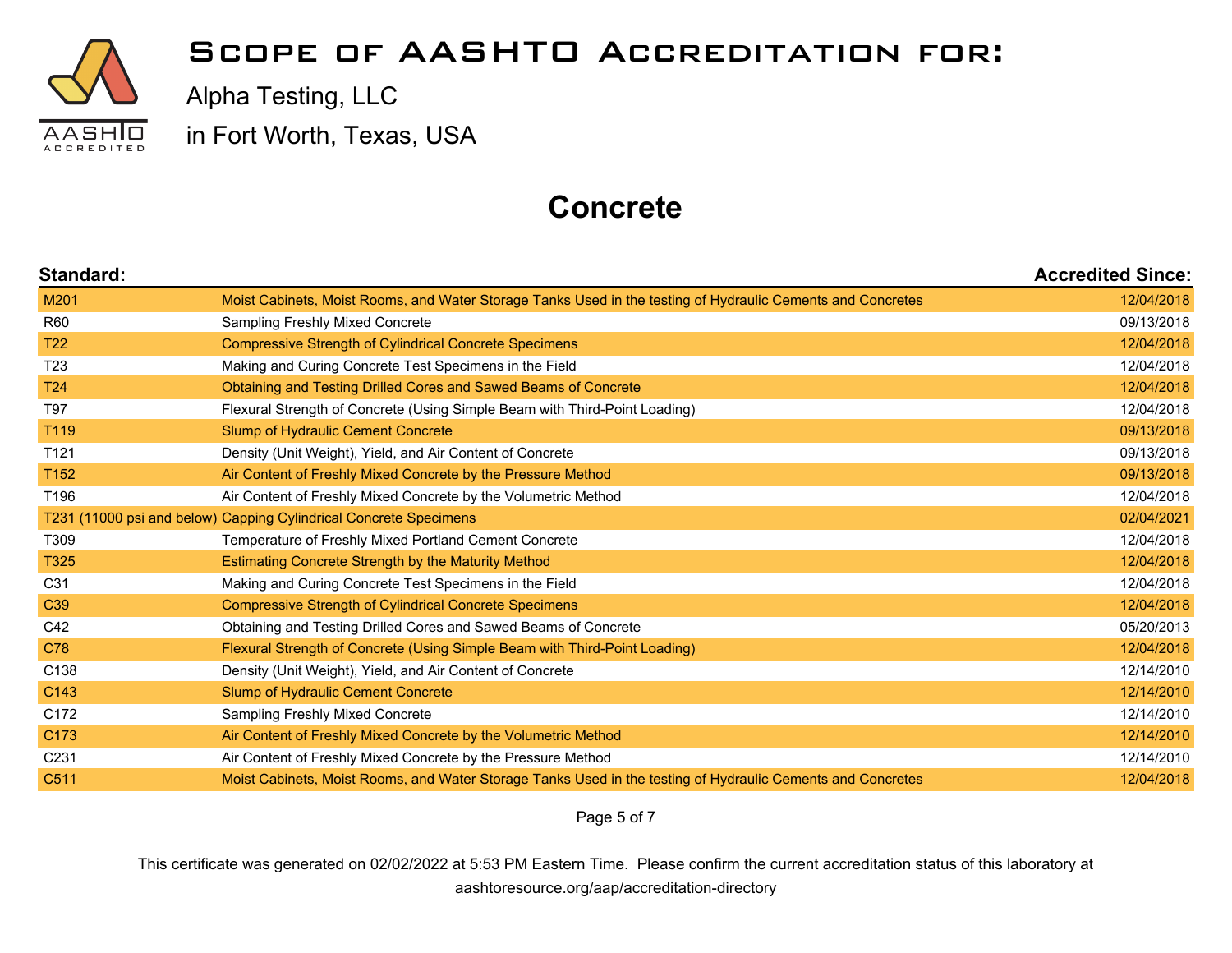

## **Concrete (Continued)**

| Standard:<br>C617 (11000 psi and below) Capping Cylindrical Concrete Specimens |                                                                                                                         | <b>Accredited Since:</b> |
|--------------------------------------------------------------------------------|-------------------------------------------------------------------------------------------------------------------------|--------------------------|
|                                                                                |                                                                                                                         | 02/04/2021               |
| C642                                                                           | Density, Absorption, and Voids in Hardened Concrete                                                                     | 01/05/2016               |
| C <sub>1064</sub>                                                              | Temperature of Freshly Mixed Portland Cement Concrete                                                                   | 12/04/2018               |
| C <sub>1074</sub>                                                              | Estimating Concrete Strength by the Maturity Method                                                                     | 12/04/2018               |
|                                                                                | C1231 (7000 psi and below) Use of Unbonded Caps in Determination of Compressive Strength of Hardened Concrete Cylinders | 12/14/2010               |
| C1542                                                                          | Measuring Length of Concrete Cores                                                                                      | 02/04/2021               |

Page 6 of 7